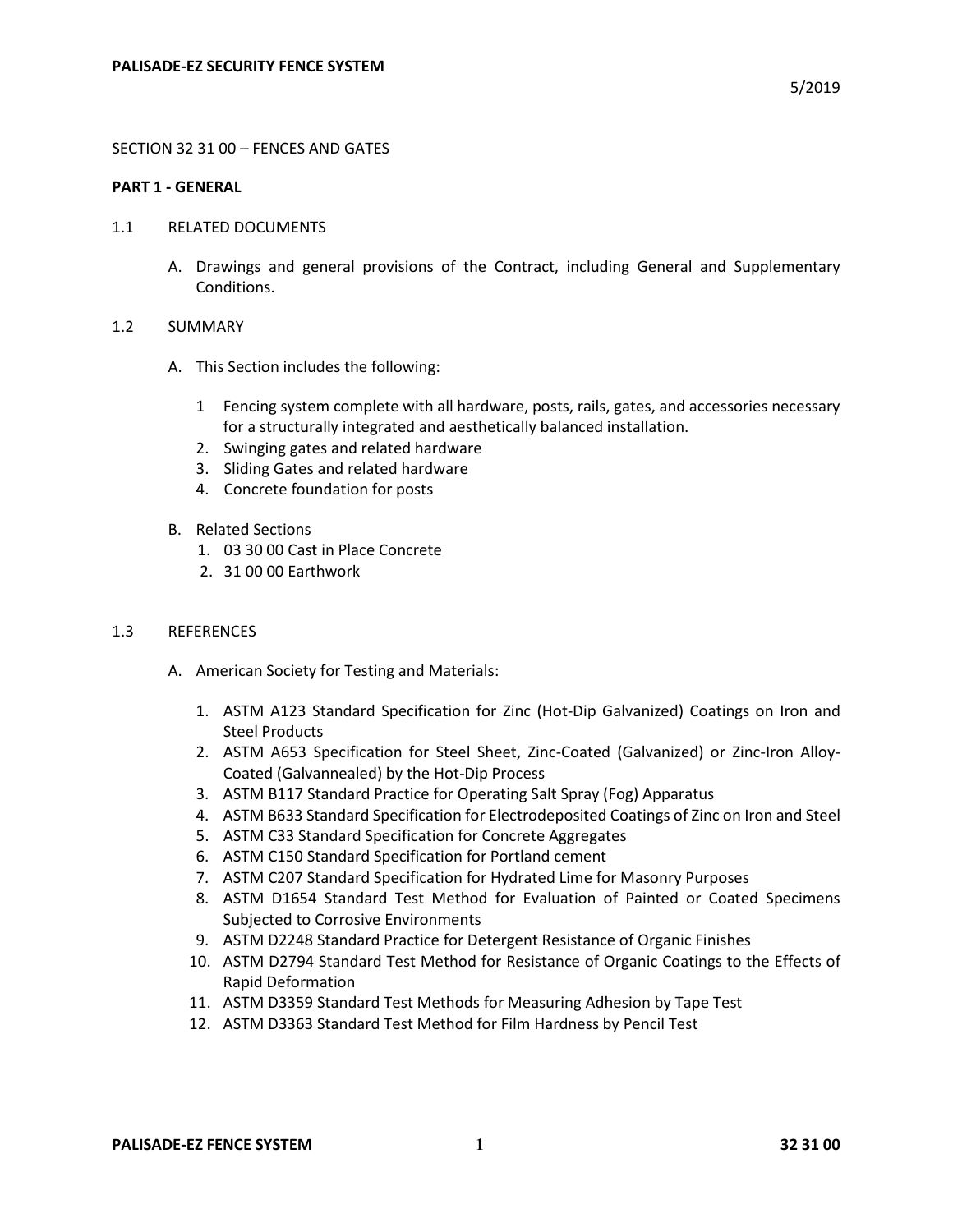- 13. ASTM D4141 Standard Practice for Conducting Black Box and Solar Concentrating Exposures of Coatings
- 14. ASTM F2408 Ornamental Fences Employing Galvanized Steel Tubular Pickets
- B. American Concrete Institute:
	- 1. ACI 301 Specifications for Structural Concrete

# 1.4 SYSTEM DESCRIPTION

A. The Manufacturer shall supply a Fencing System complete with all hardware, posts, rails, gates and accessories necessary for a complete and aesthetically balanced installation.

# 1.5 SUBMITTALS

- A. Product Data: For each product indicated, include manufacturer's recommendations for installation.
- B. Installation Drawings: Show layout, locations, components, materials, dimensions, sizes, weights, finishes of components, installation and operational clearances, gate swings, post sizes, spacing, gate details/dimensions, details of post anchorage, and post attachment/bracing.
- C. Samples: Provide color selections and samples for finishes on fence and accessories if requested by the specifier.

# 1.6 QUALITY ASSURANCE

- A. The contractor shall provide laborers and supervisors who are thoroughly familiar with the type of construction involved and the materials and techniques specified. Review and follow manufacturer's installation instructions.
- B. Provide fence system and gates, as a complete unit produced by a single manufacturer, including necessary erection accessories, fittings and fastenings.
- C. Manufacturer Qualifications: Company specializing in manufacturing the products specified in this section with a minimum of 10 years documented experience.
- D. Field Quality Control to be conducted by Owner's Project Manager.

# 1.7 DELIVERY, HANDLING, AND STORAGE

- A. Deliver fence materials, gates, posts, and accessories to project site, completely pre-finished. Upon receipt at the job site, all materials shall be checked to ensure that no damages occurred during shipping. Materials shall be handled and stored properly to protect against damage and theft.
- B. Handle fence components to protect finish coating from any scuffs, abrasion or other damage during unloading and installation. Excessive damage to factory applied coatings will be cause for rejection.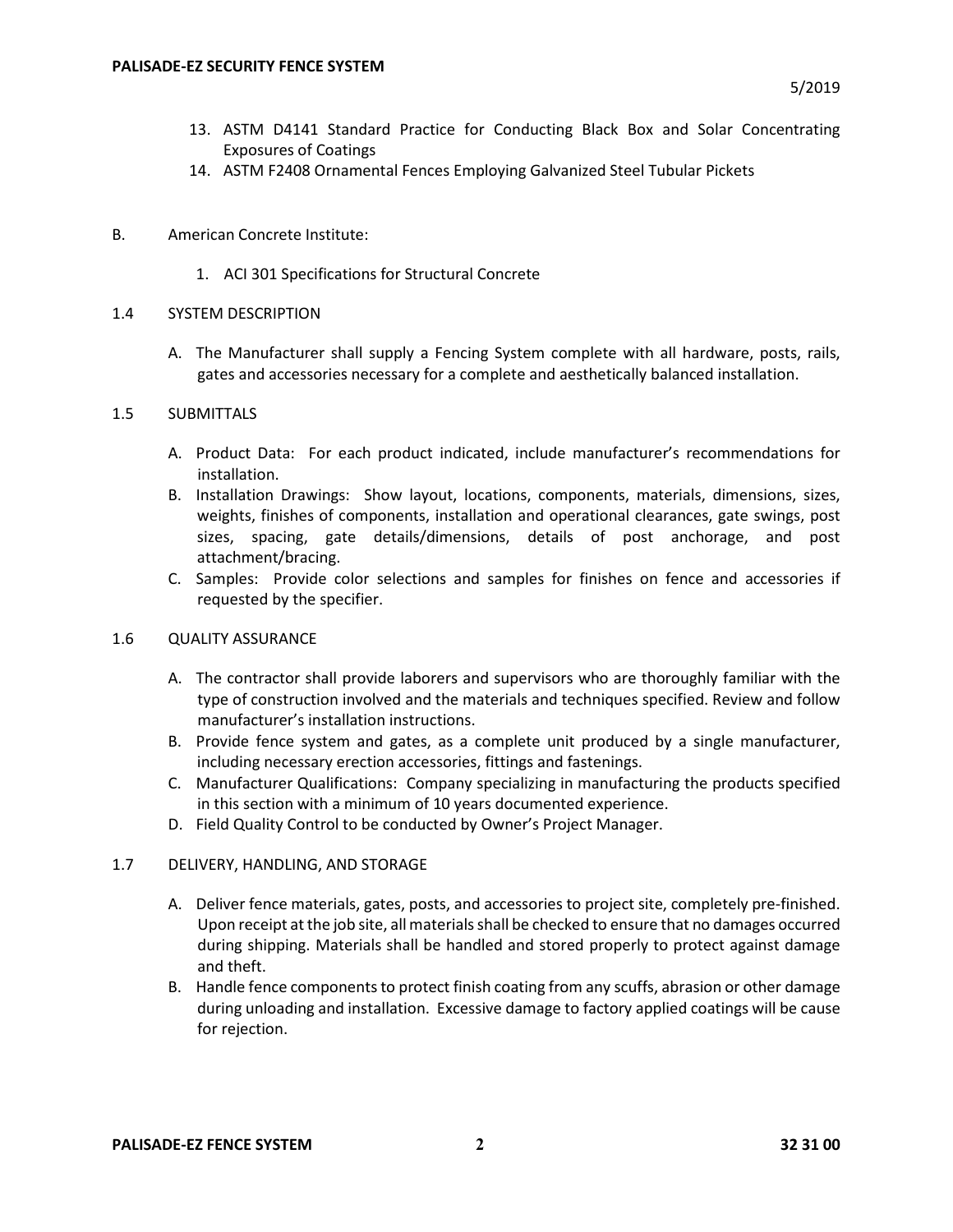#### **PART 2 - PRODUCTS**

### 2.1 MANUFACTURER

- A. Acceptable Manufacturers:
	- 1. Betafence, Ennis, TX 75119, fax: 972-878-4703, 888-650-4766

#### 2.2 MATERIAL

- A. Fencing System: The **Palisade-EZ Security Fence System** shall conform to Betafence's Defender (Security Arch Top*)* or Pinnacle 2, 3 or 4 rail designs manufactured by Betafence. Subject to the performance and design requirement specified herein, fence and gates shall be manufactured from the following materials:
	- 1. Steel Posts, rails and corrugated pales: Shall conform to the requirements of ASTM A924 with minimum yield strength of 45,000psi. Steel shall be hot-dip galvanized to meet requirements of ASTM A653 with a minimum zinc coating weight of 0.90 oz/ft² G-90 designation.
	- 2. Fence Panels
		- a. Panel Width: Standard Panel width shall be 8' wide nominal.
		- b. Panel Height: Panel Height shall be 7', 8', 9', 10', 12' High.
- B. Pales: Corrugated Pales to be 2.70" wide with .072 wall thickness spaced 5-15/16" on center. This provides a pale air space of no greater than 3.25". Tamperproof fasteners shall be used to fasten each pale to rail.
	- 1. Pale top Options: Splayed Point (Security Arch) or Pinnacle top design.
- C. Rails: Rails shall be 2" square tube with 14 gauge wall thickness.
- D. Posts: Posts shall be 4" square tubing with 11 gauge wall thickness.
	- 1. Post Caps: Shall be of press on type steel caps zinc plated to ASTM B633.
	- 2. Panel Hangers: Shall be stainless steel with stainless steel fasteners. All brackets shall be finished to match fence finish and color.
	- 3. Pales, rails and posts shall be pre-cut to specified lengths. Palisade-EZ rails shall be prepunched to accept the tamperproof security fasteners.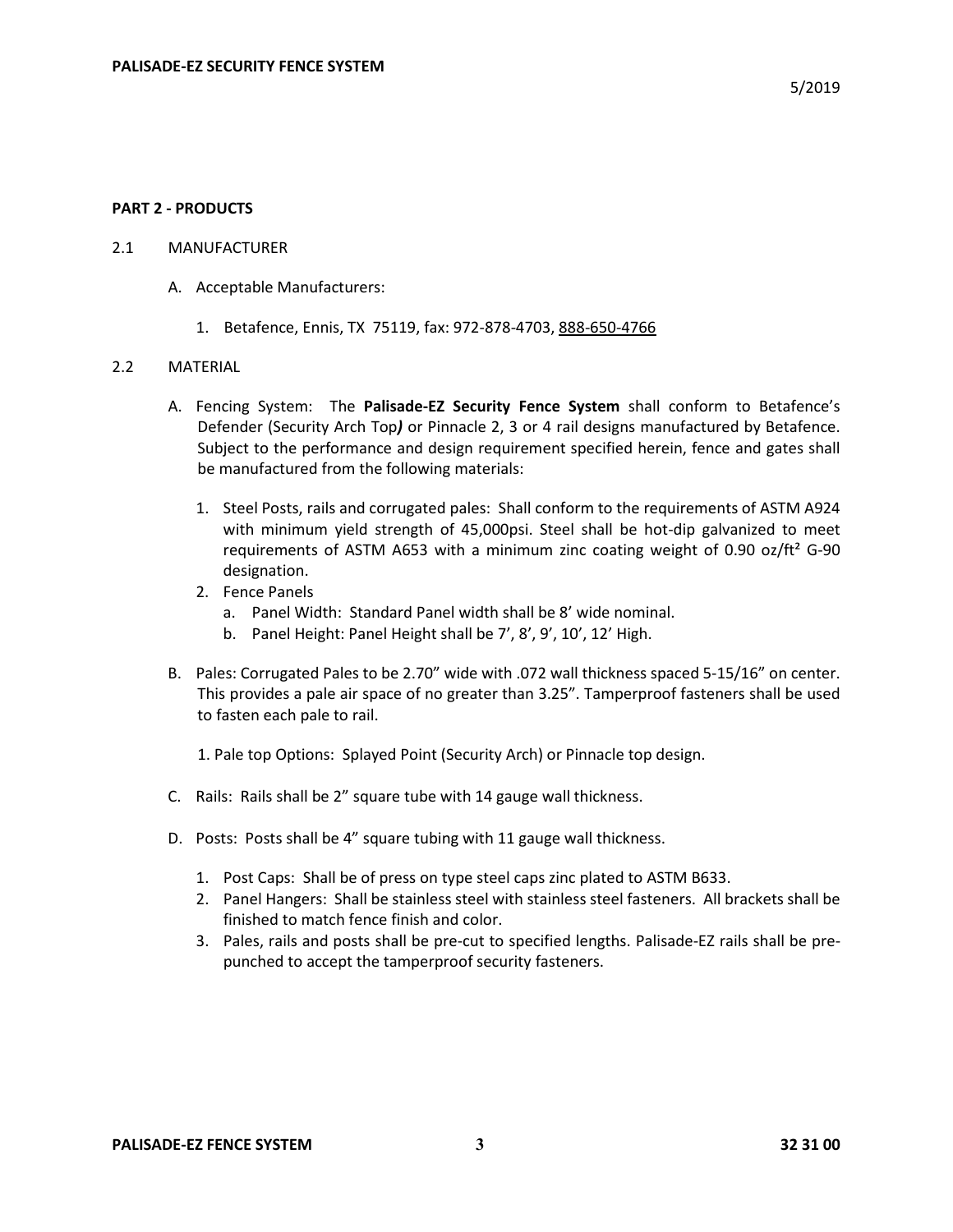- E. Swing Gates: Design of gates shall be shown on the submittals.
	- 1 Gate Frames and Infill Panels: 2" TS x 14 gauge Frame. Pales style to match fence panels. Materials as described above in 2.2.
	- 2 Frame Members: Shall be MIG welded. If necessary, truss rods or cables to be used to prevent gate sag and allow for future adjustment.
	- 3 Gate Posts and Foundation: Size as determined by Engineer, based on gate size, local wind loading requirements, and installation type.
	- 4 Hinges: Manufacturer's standard hinges, structurally capable of supporting gate leaf and allow opening and closing without binding. Non-lift-off type hinge design shall permit gate to swing 180<sup>°</sup> (degrees). Hinge pins shall be non-removable
	- 5 Latch: Capable of retaining gate in closed position and have provision for padlock.
	- 6 Keeper: Provide keeper for each gate leaf over 5 feet wide. Gate keeper shall consist of mechanical device for securing free end of gate when in full open position.
- F. Cantilever Gates: Design of gates shall be as shown on the submittals.
	- 1. Gate Frames and Infill Panels: Materials as described above in 2.2.
	- 2. Frame Members: Shall be MIG welded. If necessary, truss rods or cables to be used to prevent gate sag and allow for future adjustment.
	- 3. Gate Posts and Foundation: Size as determined by Engineer, based on gate size, local wind loading requirements, and installation type.

# 2.3 POWDER COATED FACTORY FINISH

- A. Coating Material: Posts, post caps, rails, pales, brackets and security mesh shall be finished with a factory applied TGIC polyester powder coating of the "Super-Durable" class. Powder coated finish shall meet or exceed the following performance criteria. Color shall be Black.
- B. Applicable Requirements to Validate the Coating Process:
- 1. Adhesion Resistance: ASTM D3359, Measuring Adhesion by Tape Test, Method B.
	- a. Minimum Performance Requirement: Coating retention of not less than 95%.
	- 2. Impact Resistance: ASTM D2794, Resistance of Organic Coatings to the Effects of Rapid Deformation (Impact).
		- a. Minimum Performance Requirement: resistance to impact Pass, 9 N m.
	- 3. Film Hardness ASTM D3363, Film Hardness by Pencil Test
		- a. Minimum Performance Requirement Minimum Hardness: 2H.
	- 4. Solar Concentration Exposure: ASTM D4141, Conducting Black Box and Solar Concentrating Exposures of Coatings, Method C. (Equivalent to EMMAQUA NTW)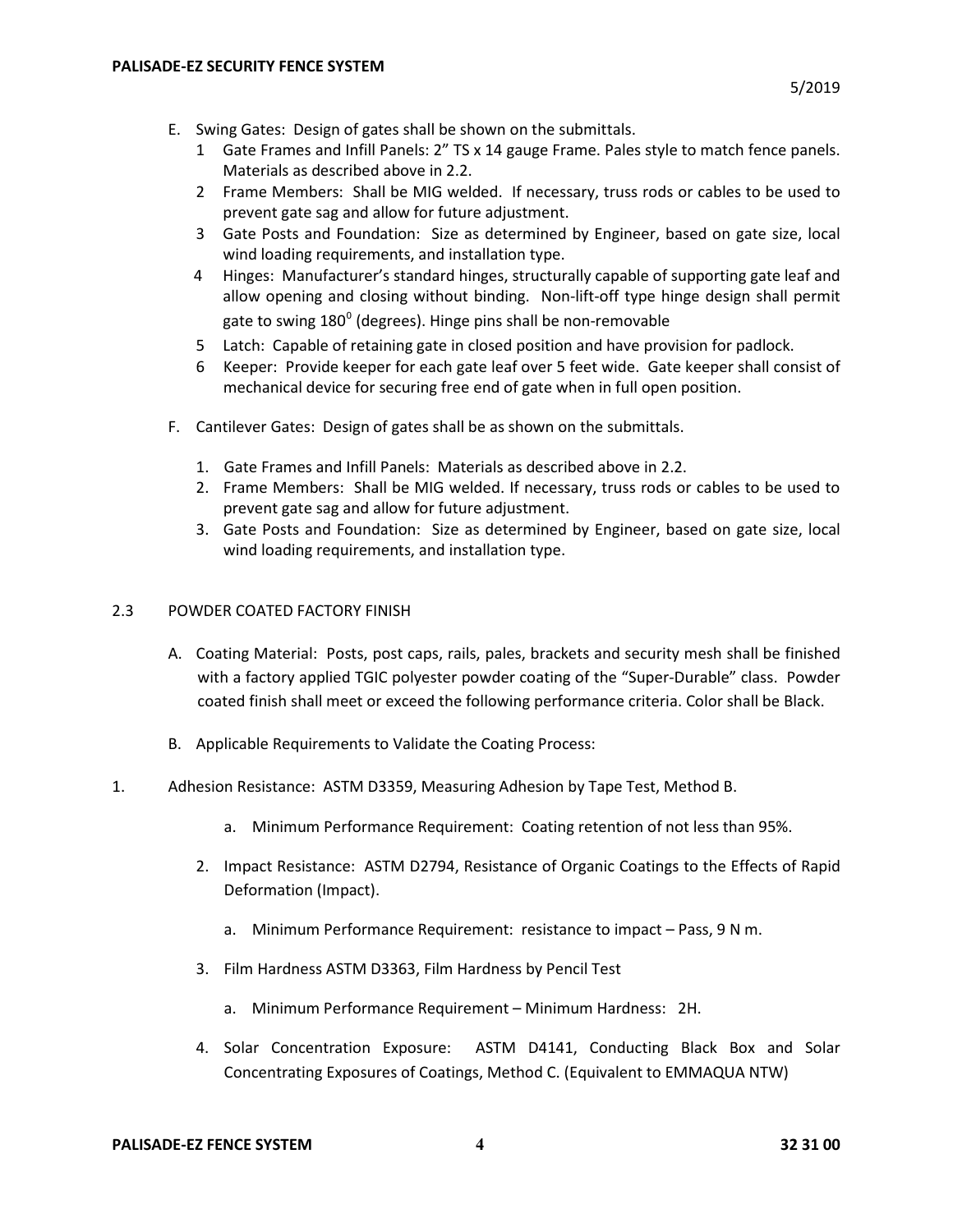- a. Minimum Performance Requirement coating must test to a minimum of 50% Gloss Retention at 1,400 MJ/m2 with no film failure, chalking, cracking or checking and no more than 10% fading.
- 5. Film Thickness: ASTM G12, 2.0 min.
- 6. Flexibility: ASTM D-1737-89, No breaks, flakes or cracks on Q-panel 5B (100% adhesion to the substrate).
- 7. Gloss 60 angle: ASTM D-523-89. 50- 60
- 8. Abrasion Resistance: ASTM D1044, 90-95 mg weight loss
- 9. Accelerated Weathering: ASTM G-23, 1000 hours (70% gloss retention,  $\Delta E = 2.0$ ).
- 10. Humidity: ASTM D2247, 1000 hours No blisters
- 11. Thickness: Provide film thickness of 2-4 mils as measured by manufacturer's standard powder coat measurement and inspection procedures.
- 12. Pretreatment: The fence sheeting and framework shall be prepared using a 7 stage Zinc Phosphate wash line. The pre-treatment cleaning system will remove foreign material and to properly prepare the surface to achieve the coating system requirements specified above.
- 13. Curing: Heat cure in accordance with powder manufacturer's prescribed cure schedule to properly crosslink and bond finish to metal substrate.
- 14. Chemical Resistance: ASTM B117
	- a. Corrosion Resistance:
		- 1) Procedure: Preparation of Test Specimens- Perform a single scribe the length of the specimen, within one inches of any edge and deep enough to expose the base metal. Expose the specimen for 1,000 hours according to ASTM B117-07 using a 5% salt solution and 95°F operational temperature. After exposure, remove specimens and wipe dry. Immediately apply tape (Permacel 99 or equal) over scribed are by pressing down firmly against the coating. Sharply pull the tape off at a right angle to the surface being tested.
			- a) Performance: The required is a minimum of seven on the scribed edge and minimum blister rating of eight within the test specimen field in accordance with tables in ASTM D1654.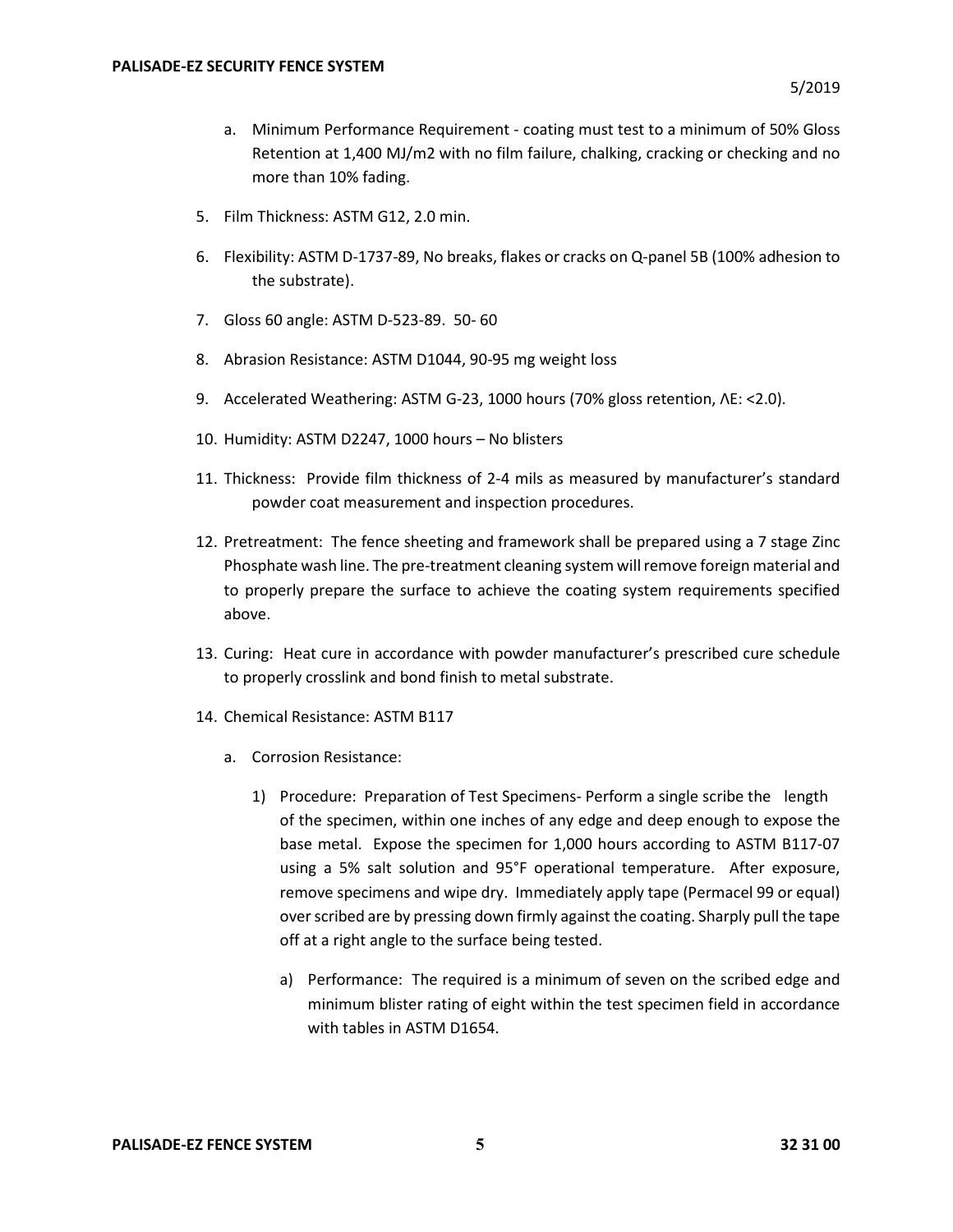## 2.4 CONCRETE FOOTINGS

A. General: Comply with ACI 301 for cast-in-place concrete; materials consisting of Portland cement complying with ASTM C150, aggregates complying with ASTM C33, and potable water.

- B. Concrete Mixes: Normal-weight concrete air entrained with not less than 3000-psi (20.7- MPa) compressive strength (28 days), 3-inch (75-mm) slump, and 1-inch (25-mm) maximum size aggregate.
- C. Footings: Footings shall be minimum 3,000 psi after twenty-eight (28) days concrete. Footing sizes shall be determined by Engineer.

## **PART 3 - EXECUTION**

## 3.1 PREPARATION

- A. Verify areas to receive fencing.
- B. Coordinate fence installation with work of other sections listed in these specifications.
- C. Examine conditions under which fencing and gates are to be installed. Notify Contractor of unsatisfactory conditions. Do not proceed with work until conditions are satisfactory to the installer.

# 3.2 INSTALLATION

- A. Install fence and gates in accordance with manufacturer's instructions and approved installation drawings. Install fencing to withstand wind load as specified.
- B. Handle fence components to protect finish coating from any scuffs, abrasion or other damage during installation. Excessive damage to factory applied coatings will be cause for rejection.
- C. Space posts at dimensions indicated in the installation drawings. Attach fence rails to posts using stainless steel panel hanger brackets supplied by manufacturer. Field welding of panels to posts is unacceptable as it will cause significant damage to the galvanizing and powder coat protective finishes.
- D. Concrete Footings: Place concrete around posts and vibrate or tamp for consolidation. Verify that posts are set plumb, aligned, and at correct height and spacing, and stabilized in position during placement and finishing operations until concrete is sufficiently cured. Protect portion of posts above ground from concrete splatter.
- E. Install gates level, plumb, and secure for full opening without interference. Attach hardware using tamper-resistant or concealed means. Install ground-set items in concrete for anchorage. Adjust gate to operate smoothly, easily, and quietly throughout entire operational range. Confirm that latches and locks engage accurately and securely without forcing or binding.
- F. Avoid unnecessary cutting, drilling and welding of pre-finished fence components. If necessary to cut drill, weld or otherwise modify product due to field conditions.

## CLEANING

A. Fence contractor shall remove packing materials and unused product and level uneven areas due to excavations created by fence installations.